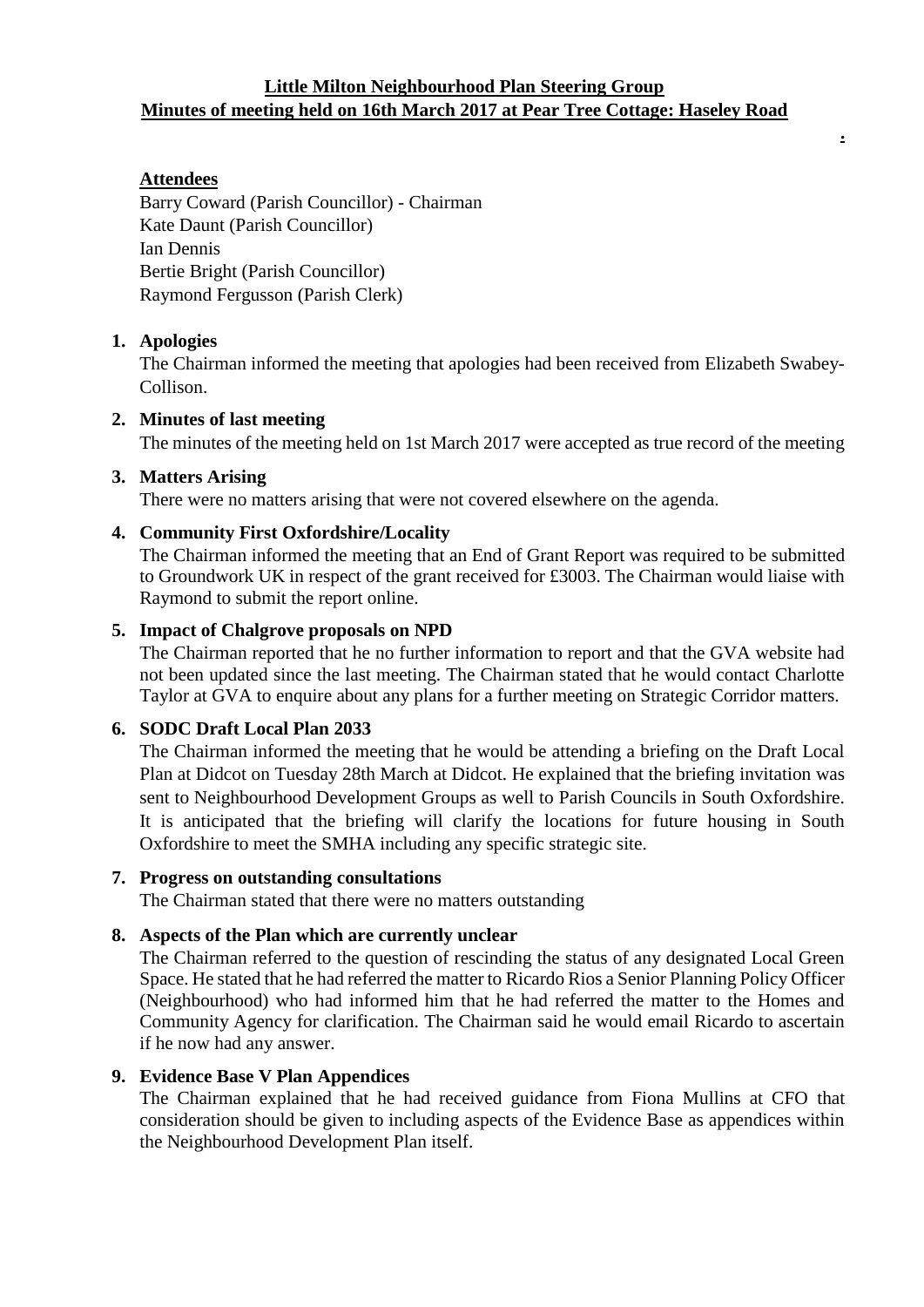# **10. Evidence Base- Plan Appendices (provisional)- progress**

The Chairman detailed five possible documents that could be included as appendices

- Village Character Assessment: Final review by CFO and Steering Group
- Landscape, Character & Capacity Assessment: Complete
- Open Spaces: CFO and Landowners review
- Housing Needs Assessment: Complete
- Views Management Framework: Draft yet to be completed

The Chairman reported that he had received a report from Fiona Mullins on the revised Village Character Assessment that was supportive. The Open Spaces document had been reviewed by Fiona Mullins and she supported the proposed document but required some aspects to be enhanced to support aspects of the plan. The Views Management Framework is drafted but will be considered by the Steering Group at a future meeting.

# **11. Evidence base-Background Document-progress**

The following background documents are now completed

- Baseline Information
- Planning Factors
- Planning History (annex)
- Environmental Factors
- Infrastructure & Capacity
- Roads

# **12. Plan Documentation- progress**

The Chairman reported that the Vision, Aims and Objectives were now complete but would be subject to any change as a result of the planned consultation event.

The Chairman stated that Plan excluding the policies was at a working draft stage and would in due course be circulated for scrutiny and comment. He explained that he had a meeting arranged with David Potter of CFO. David was an ex- Planning Officer and will use his expertise to redraft our policy needs into appropriate planning language that will with stand independent scrutiny. The meeting is scheduled at  $1.00$  p.m. on Tuesday  $18<sup>th</sup>$  April to which all are welcome to attend. The actual policies have not yet been drafted.

The Consultation Statement is a work in progress and will be updated through the consultation process. The Basic Conditions Statement has not been drafted.

#### **13. Village consultation event**

The Chairman reported that he had sent letters to land-owners who lived outside the village advising them of the Neighbourhood Development Plan but to date he had only received one response from Jean Gordon, the owner of the land leased to BBOWT.

The Steering Group discussed the use of display boards, posters and banners for use on the consultation evenings. The Chairman stated that he had already identified a possible supplier. Raymond informed the meeting that Hampden House on the Monument Business Park could be a source of the aids and he supplied the Chairman with contact details.

The Chairman took the Group through possible material that could be used on the evening both for those attending the drop-in sessions as well as those attending the briefing by the Chairman and the sharing in the round table discussions. Although the Chairman had not yet shared his speaking notes he had detailed a wide range of topics that he would intend to cover. The intention was to afford all those attending to comment on the aims and proposed policies either as a shared exercise or individually.